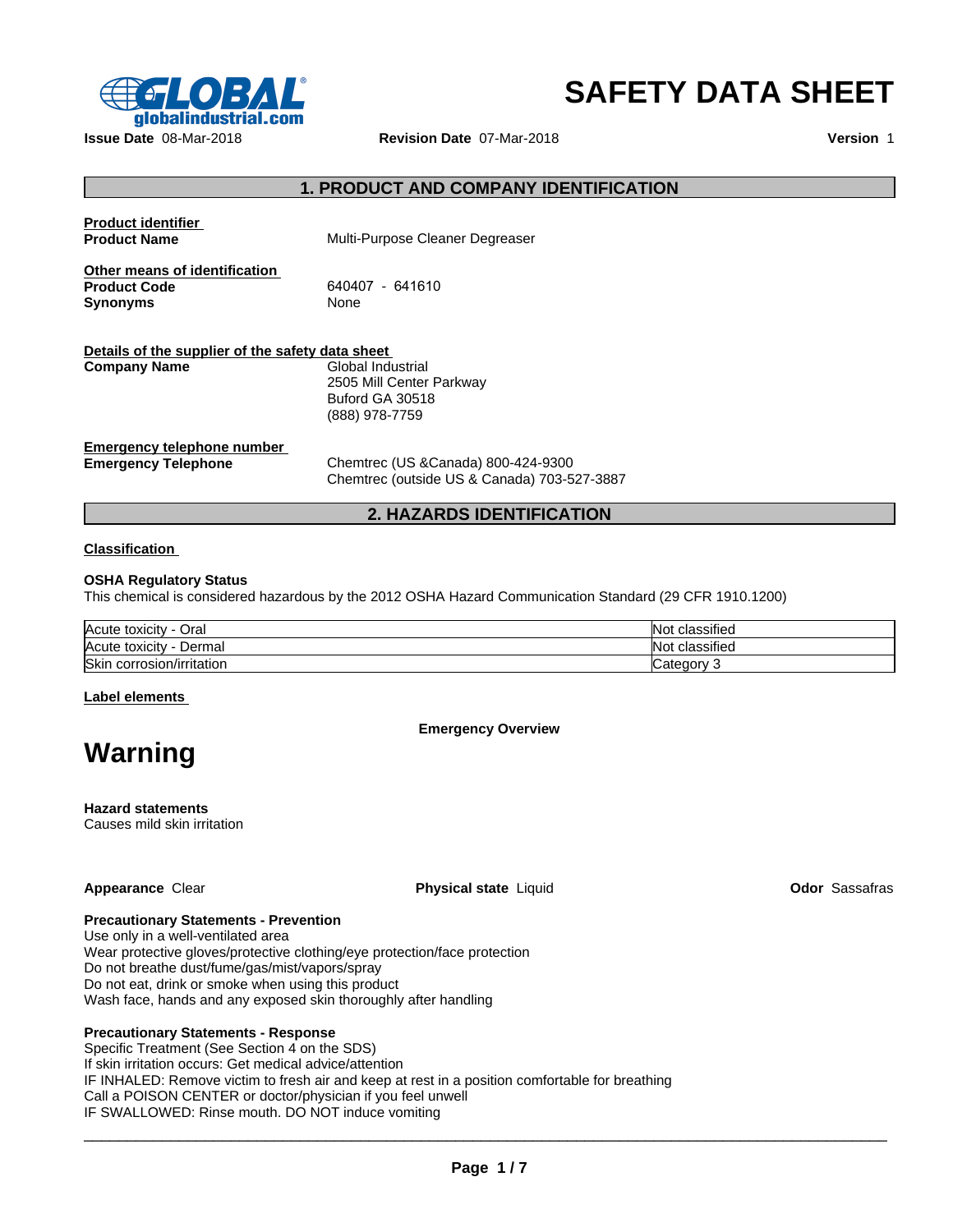# Drink plenty of water Immediately call a POISON CENTER or doctor/physician

# **Precautionary Statements - Disposal**

# **Hazards not otherwise classified (HNOC)**

## **Other Information**

- Harmful to aquatic life with long lasting effects
- Harmful to aquatic life

 $\_$  ,  $\_$  ,  $\_$  ,  $\_$  ,  $\_$  ,  $\_$  ,  $\_$  ,  $\_$  ,  $\_$  ,  $\_$  ,  $\_$  ,  $\_$  ,  $\_$  ,  $\_$  ,  $\_$  ,  $\_$  ,  $\_$  ,  $\_$  ,  $\_$  ,  $\_$  ,  $\_$  ,  $\_$  ,  $\_$  ,  $\_$  ,  $\_$  ,  $\_$  ,  $\_$  ,  $\_$  ,  $\_$  ,  $\_$  ,  $\_$  ,  $\_$  ,  $\_$  ,  $\_$  ,  $\_$  ,  $\_$  ,  $\_$  ,

| Drink plenty of water                                                                                                                            |                                                                           |          |                     |
|--------------------------------------------------------------------------------------------------------------------------------------------------|---------------------------------------------------------------------------|----------|---------------------|
| Immediately call a POISON CENTER or doctor/physician                                                                                             |                                                                           |          |                     |
| <b>Precautionary Statements - Disposal</b><br>Disposal should be in accordance with applicable regional, national and local laws and regulations |                                                                           |          |                     |
| <b>Hazards not otherwise classified (HNOC)</b><br><b>Other Information</b>                                                                       |                                                                           |          |                     |
| • Harmful to aquatic life with long lasting effects<br>• Harmful to aquatic life                                                                 |                                                                           |          |                     |
| Unknown Acute Toxicity                                                                                                                           | 0.02% of the mixture consists of ingredient(s) of unknown toxicity        |          |                     |
|                                                                                                                                                  |                                                                           |          |                     |
|                                                                                                                                                  | <b>3. COMPOSITION/INFORMATION ON INGREDIENTS</b>                          |          |                     |
|                                                                                                                                                  |                                                                           |          |                     |
| <b>Chemical Name</b>                                                                                                                             | <b>CAS No.</b>                                                            | Weight-% | <b>Trade Secret</b> |
| <b>Surfactant Blend</b>                                                                                                                          | Proprietary                                                               | $1 - 5$  |                     |
| 1-Butoxy-2-Propanol                                                                                                                              | 5131-66-8                                                                 | $1 - 5$  | $\star$             |
| *The exact percentage (concentration) of composition has been withheld as a trade secret.                                                        | <b>4. FIRST AID MEASURES</b>                                              |          |                     |
|                                                                                                                                                  |                                                                           |          |                     |
| <b>First aid measures</b>                                                                                                                        |                                                                           |          |                     |
| <b>Skin Contact</b>                                                                                                                              | Wash off immediately with plenty of water. Wash skin with soap and water. |          |                     |

# **First aid measures**

| <b>Skin Contact</b>                                         | Wash off immediately with plenty of water. Wash skin with soap and water.                                               |  |  |
|-------------------------------------------------------------|-------------------------------------------------------------------------------------------------------------------------|--|--|
| Eye contact                                                 | Rinse thoroughly with plenty of water for at least 15 minutes, lifting lower and upper eyelids.<br>Consult a physician. |  |  |
| <b>Inhalation</b>                                           | Remove to fresh air.                                                                                                    |  |  |
| Ingestion                                                   | Clean mouth with water and drink afterwards plenty of water.                                                            |  |  |
| Most important symptoms and effects, both acute and delayed |                                                                                                                         |  |  |
| <b>Symptoms</b>                                             | Any additional important symptoms and effects are described in Section 11: Toxicology<br>Information.                   |  |  |
|                                                             | Indication of any immediate medical attention and special treatment needed                                              |  |  |
| Note to physicians                                          | Treat symptomatically.                                                                                                  |  |  |
|                                                             | <b>5. FIRE-FIGHTING MEASURES</b>                                                                                        |  |  |
| Suitable extinguishing media                                | Use extinguishing measures that are appropriate to local circumstances and the surrounding environment.                 |  |  |

## **Most important symptoms and effects, both acute and delayed**

# **Indication of any immediate medical attention and special treatment needed**

# **Suitable extinguishing media**

**Unsuitable extinguishing media** Caution: Use of water spray when fighting fire may be inefficient.

# **Specific hazards arising from the chemical**

No Information available.

# **Explosion data Sensitivity to Mechanical Impact** None. **Sensitivity to Static Discharge** None.

# **Protective equipment and precautions for firefighters**

As in any fire, wear self-contained breathing apparatus pressure-demand, MSHA/NIOSH (approved or equivalent) and full protective gear. propriate to local circumstances and the surroundin<br>Caution: Use of water spray when fighting fire may be mical<br>Mone.<br>Solone.<br>**6. ACCIDENTAL RELEASE MEASURES**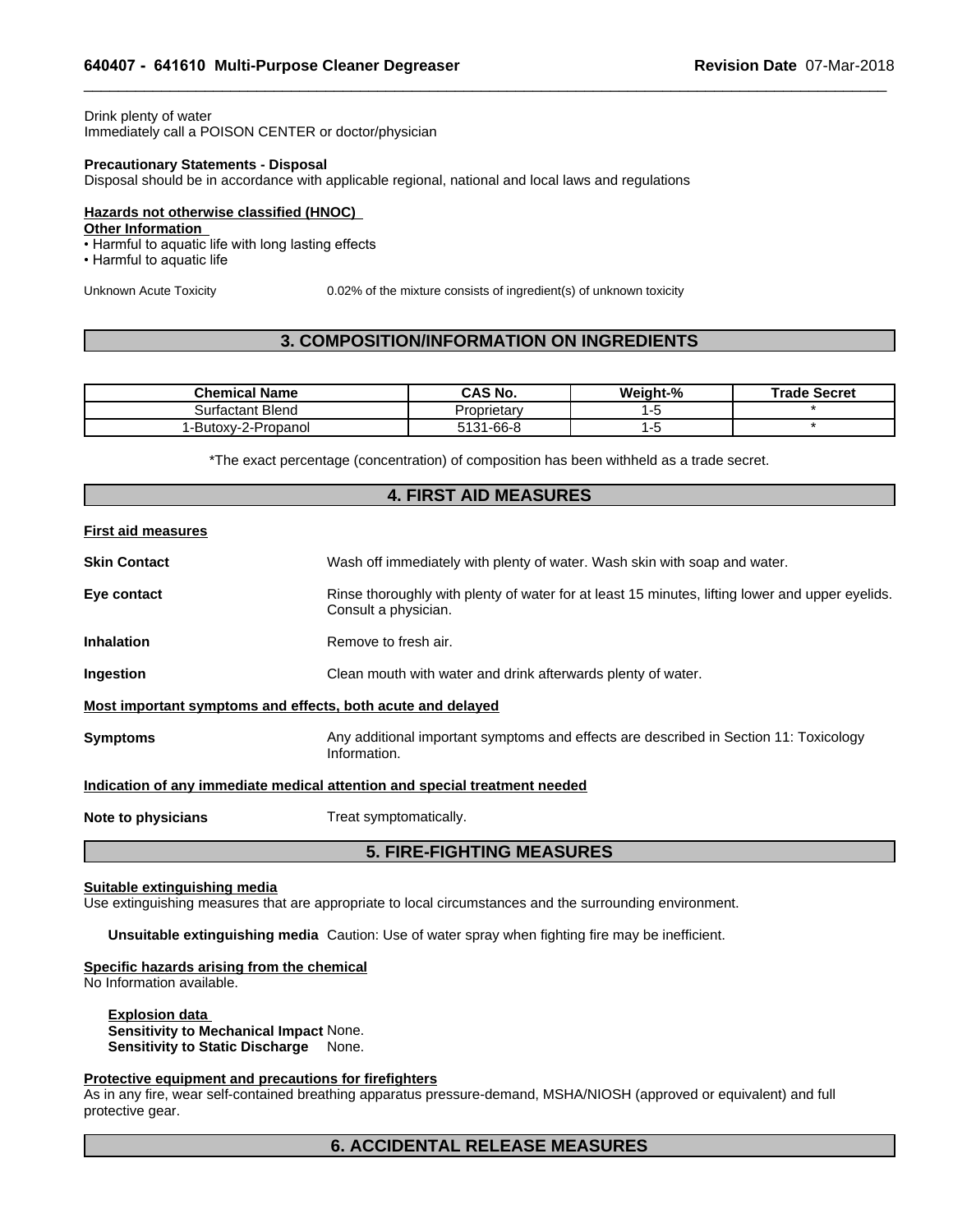|                                                                     | <b>Personal precautions, protective equipment and emergency procedures</b>                                                                                                                                                                            |  |  |
|---------------------------------------------------------------------|-------------------------------------------------------------------------------------------------------------------------------------------------------------------------------------------------------------------------------------------------------|--|--|
| <b>Personal precautions</b>                                         | Ensure adequate ventilation, especially in confined areas.                                                                                                                                                                                            |  |  |
| <b>Environmental precautions</b>                                    |                                                                                                                                                                                                                                                       |  |  |
| <b>Environmental precautions</b>                                    | Do not allow into any storm sewer drains, lakes, streams, ponds, estuaries, oceans or other<br>surface water bodies. Should not be released into the environment. Dispose of according to<br>all local city, state and federal rules and regulations. |  |  |
| Methods and material for containment and cleaning up                |                                                                                                                                                                                                                                                       |  |  |
| <b>Methods for containment</b>                                      | Prevent further leakage or spillage if safe to do so.                                                                                                                                                                                                 |  |  |
| Methods for cleaning up                                             | Pick up and transfer to properly labeled containers.                                                                                                                                                                                                  |  |  |
|                                                                     | 7. HANDLING AND STORAGE                                                                                                                                                                                                                               |  |  |
| <b>Precautions for safe handling</b>                                |                                                                                                                                                                                                                                                       |  |  |
| Advice on safe handling                                             | Handle in accordance with good industrial hygiene and safety practice.                                                                                                                                                                                |  |  |
| Conditions for safe storage, including any incompatibilities        |                                                                                                                                                                                                                                                       |  |  |
| <b>Storage Conditions</b>                                           | Keep containers tightly closed in a dry, cool and well-ventilated place.                                                                                                                                                                              |  |  |
| Incompatible materials<br>None known based on information supplied. |                                                                                                                                                                                                                                                       |  |  |
|                                                                     | 8. EXPOSURE CONTROLS/PERSONAL PROTECTION                                                                                                                                                                                                              |  |  |
| <b>Control parameters</b>                                           |                                                                                                                                                                                                                                                       |  |  |
| Evnosure Guidelines                                                 |                                                                                                                                                                                                                                                       |  |  |

 $\_$  ,  $\_$  ,  $\_$  ,  $\_$  ,  $\_$  ,  $\_$  ,  $\_$  ,  $\_$  ,  $\_$  ,  $\_$  ,  $\_$  ,  $\_$  ,  $\_$  ,  $\_$  ,  $\_$  ,  $\_$  ,  $\_$  ,  $\_$  ,  $\_$  ,  $\_$  ,  $\_$  ,  $\_$  ,  $\_$  ,  $\_$  ,  $\_$  ,  $\_$  ,  $\_$  ,  $\_$  ,  $\_$  ,  $\_$  ,  $\_$  ,  $\_$  ,  $\_$  ,  $\_$  ,  $\_$  ,  $\_$  ,  $\_$  ,

# **Control parameters**

# **Exposure Guidelines** .

| <b>Chemical Name</b>        | <b>ACGIH TLV</b>            | <b>OSHA PEL</b>                                                                                                                                  | <b>NIOSH IDLH</b>                                                         |
|-----------------------------|-----------------------------|--------------------------------------------------------------------------------------------------------------------------------------------------|---------------------------------------------------------------------------|
| 2-(2-methoxypropoxy)propano | STEL: 150 ppm               | TWA: 100 ppm                                                                                                                                     | IDLH: 600 ppm                                                             |
| 34590-94-8                  | <b>TWA: 100 ppm</b>         | TWA: 600 mg/m <sup>3</sup>                                                                                                                       | TWA: 100 ppm                                                              |
|                             | S*                          | (vacated) TWA: 100 ppm<br>(vacated) TWA: $600 \text{ mg/m}^3$<br>(vacated) STEL: 150 ppm<br>(vacated) STEL: $900 \text{ mg/m}^3$<br>(vacated) S* | TWA: $600 \text{ mg/m}^3$<br>STEL: 150 ppm<br>STEL: 900 mg/m <sup>3</sup> |
| Sodium Hydroxide            | Ceiling: $2 \text{ mg/m}^3$ | TWA: $2 \text{ mg/m}^3$                                                                                                                          | IDLH: $10 \text{ mg/m}^3$                                                 |
| 1310-73-2                   |                             | (vacated) Ceiling: 2 mg/m <sup>3</sup>                                                                                                           | Ceiling: $2 \text{ mg/m}^3$                                               |

*NIOSH IDLH Immediately Dangerous to Life or Health*

**Other Information** Vacated limits revoked by the Court of Appeals decision in AFL-CIO v. OSHA, 965 F.2d 962 (11th Cir., 1992).

# **Appropriate engineering controls**

**Engineering Controls** Showers, Eyewash stations & Ventilation systems.

# **Individual protection measures, such as personal protective equipment**

| <b>Eye/face protection</b>    | Wear safety glasses with side shields (or goggles).                                                                                                                                                                                                                                                                              |  |
|-------------------------------|----------------------------------------------------------------------------------------------------------------------------------------------------------------------------------------------------------------------------------------------------------------------------------------------------------------------------------|--|
| Skin and body protection      | Wear protective gloves and protective clothing.                                                                                                                                                                                                                                                                                  |  |
| <b>Respiratory protection</b> | If exposure limits are exceeded or irritation is experienced, NIOSH/MSHA approved<br>respiratory protection should be worn. Positive-pressure supplied air respirators may be<br>required for high airborne contaminant concentrations. Respiratory protection must be<br>provided in accordance with current local regulations. |  |
| <b>General Hygiene</b>        | Handle in accordance with good industrial hygiene and safety practice.                                                                                                                                                                                                                                                           |  |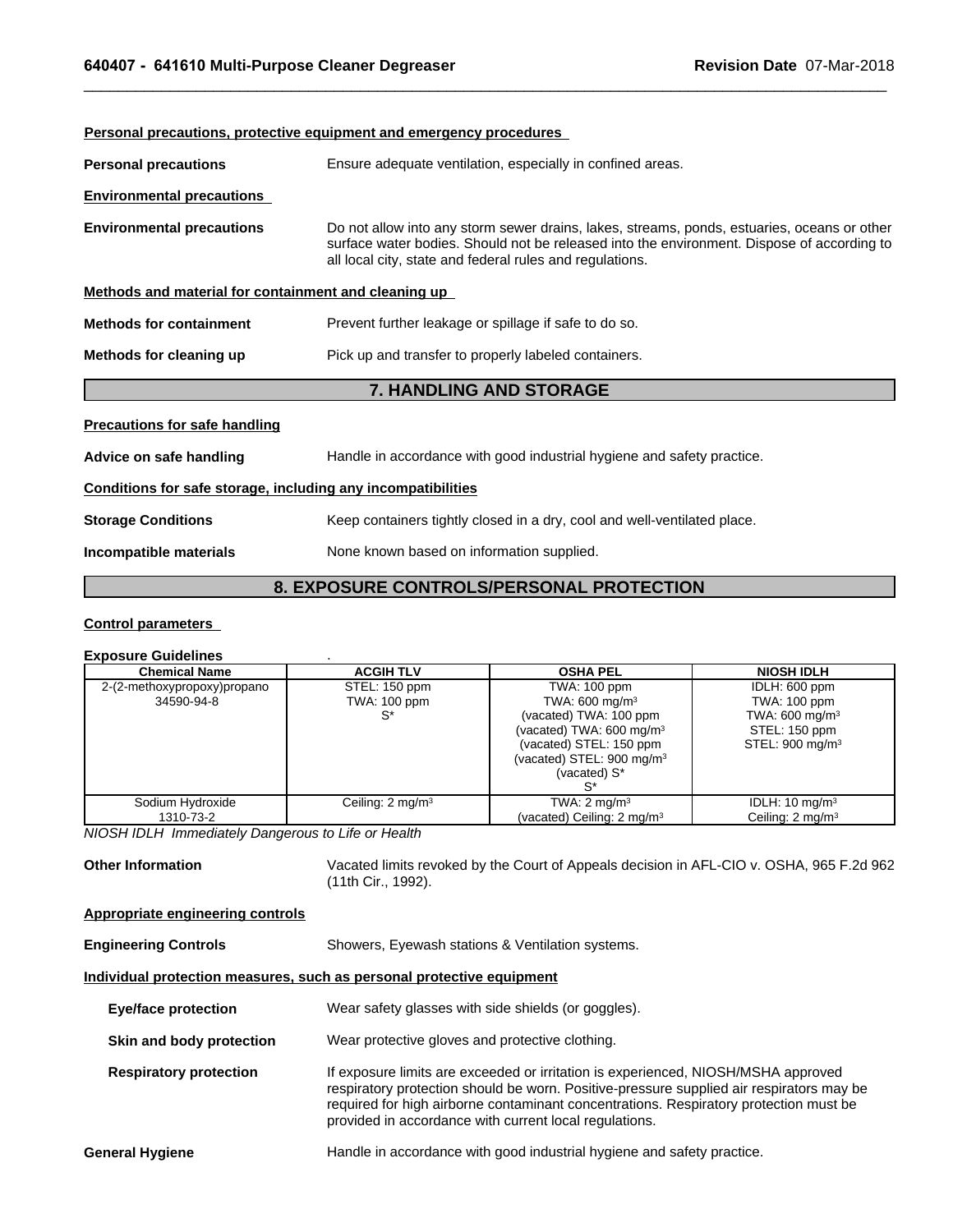# **2. Cleaner Degreaser Revision Date 07-Mar-2019**<br>**9. PHYSICAL AND CHEMICAL PROPERTIES**<br>and chemical properties

 $\_$  ,  $\_$  ,  $\_$  ,  $\_$  ,  $\_$  ,  $\_$  ,  $\_$  ,  $\_$  ,  $\_$  ,  $\_$  ,  $\_$  ,  $\_$  ,  $\_$  ,  $\_$  ,  $\_$  ,  $\_$  ,  $\_$  ,  $\_$  ,  $\_$  ,  $\_$  ,  $\_$  ,  $\_$  ,  $\_$  ,  $\_$  ,  $\_$  ,  $\_$  ,  $\_$  ,  $\_$  ,  $\_$  ,  $\_$  ,  $\_$  ,  $\_$  ,  $\_$  ,  $\_$  ,  $\_$  ,  $\_$  ,  $\_$  ,

# **Information on basic physical and chemical properties**

| <b>Physical state</b><br>Appearance<br>Color<br>Odor<br><b>Odor threshold</b>                                                                                                                                                                                                                                                                                                                                                                                                                                                     | Liquid<br>Clear<br>Green<br>Sassafras<br>No Information available                                                                                                                                                                                                                                                                                                                                    |                  |
|-----------------------------------------------------------------------------------------------------------------------------------------------------------------------------------------------------------------------------------------------------------------------------------------------------------------------------------------------------------------------------------------------------------------------------------------------------------------------------------------------------------------------------------|------------------------------------------------------------------------------------------------------------------------------------------------------------------------------------------------------------------------------------------------------------------------------------------------------------------------------------------------------------------------------------------------------|------------------|
| <b>Property</b><br>pH<br><b>Specific Gravity</b><br><b>Viscosity</b><br><b>Melting point/freezing point</b><br><b>Flash point</b><br>Boiling point / boiling range<br><b>Evaporation rate</b><br>Flammability (solid, gas)<br><b>Flammability Limits in Air</b><br><b>Upper flammability limit:</b><br>Lower flammability limit:<br>Vapor pressure<br>Vapor density<br><b>Water solubility</b><br><b>Partition coefficient</b><br><b>Autoignition temperature</b><br><b>Decomposition temperature</b><br><b>Other Information</b> | <b>Values</b><br>$9.0 - 10.5$<br>1.01<br>$<$ 25 cP @ 25 $\degree$ C<br>No Information available<br>None<br>100 °C / 212 ° F Degrees<br>No Information available<br>No data available<br>No Information available<br>No Information available<br>No Information available<br>No Information available<br>Complete<br>No Information available<br>No Information available<br>No Information available | Remarks • Method |
| <b>Density Lbs/Gal</b><br><b>VOC Content (%)</b>                                                                                                                                                                                                                                                                                                                                                                                                                                                                                  | 8.41<br>3.5                                                                                                                                                                                                                                                                                                                                                                                          |                  |
|                                                                                                                                                                                                                                                                                                                                                                                                                                                                                                                                   | <b>10. STABILITY AND REACTIVITY</b>                                                                                                                                                                                                                                                                                                                                                                  |                  |
| Reactivity<br>No data available                                                                                                                                                                                                                                                                                                                                                                                                                                                                                                   |                                                                                                                                                                                                                                                                                                                                                                                                      |                  |

# **Other Information**

| <b>Density Lbs/Gal</b> | 8.41 |
|------------------------|------|
| <b>VOC Content (%)</b> | 3.5  |

# **Reactivity**

# **Chemical stability**

Stable under recommended storage conditions.

# **Possibility of Hazardous Reactions**

None under normal processing.

# **Conditions to avoid**

Extremes of temperature and direct sunlight.

# **Incompatible materials**

None known based on information supplied.

# **Hazardous Decomposition Products**

None known based on information supplied.

# itions.<br><sup>hd.</sup><br><sup>11. TOXICOLOGICAL INFORMATION<br>e</sup>

**Information on likely routes of exposure** 

# **Product Information**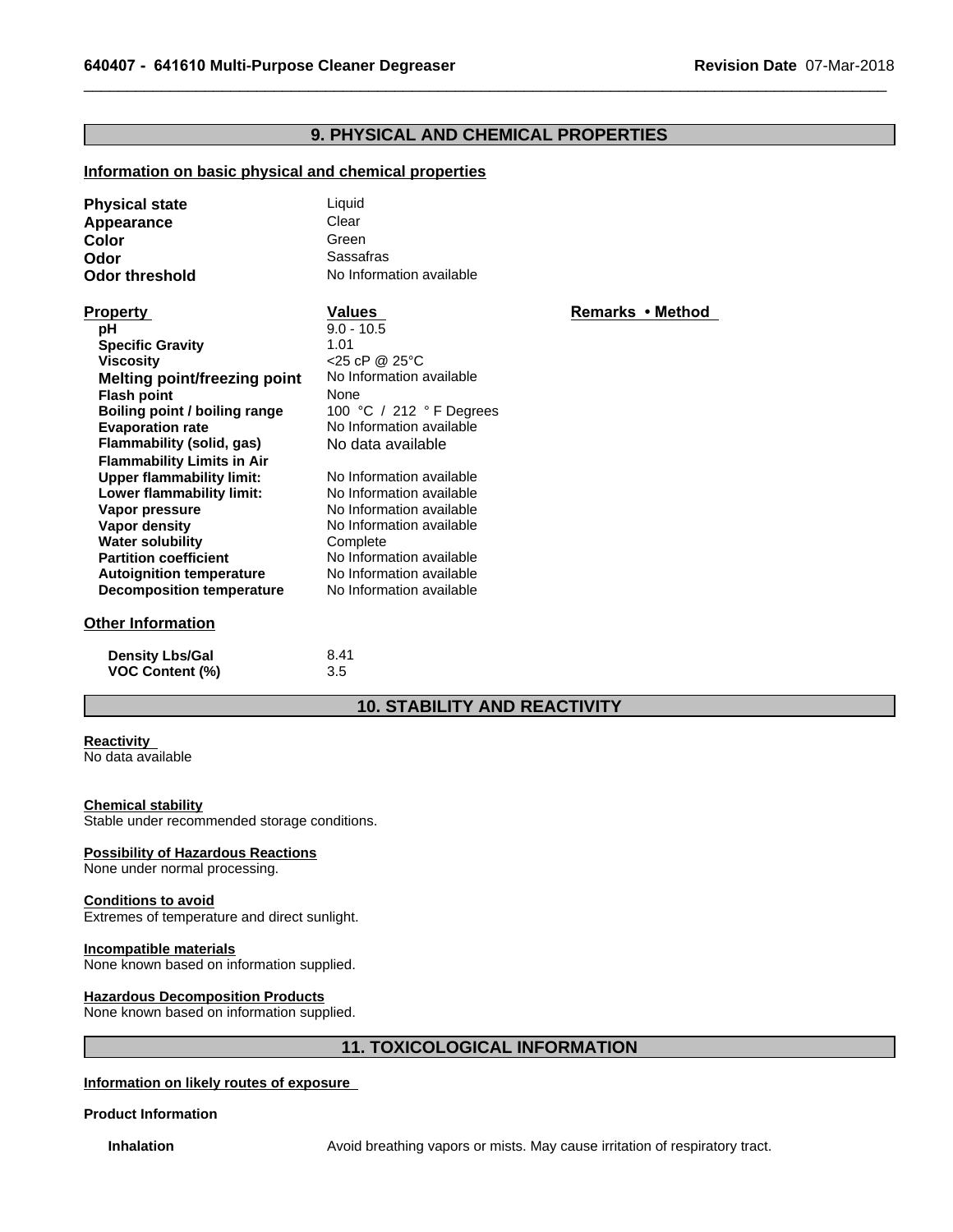$\_$  ,  $\_$  ,  $\_$  ,  $\_$  ,  $\_$  ,  $\_$  ,  $\_$  ,  $\_$  ,  $\_$  ,  $\_$  ,  $\_$  ,  $\_$  ,  $\_$  ,  $\_$  ,  $\_$  ,  $\_$  ,  $\_$  ,  $\_$  ,  $\_$  ,  $\_$  ,  $\_$  ,  $\_$  ,  $\_$  ,  $\_$  ,  $\_$  ,  $\_$  ,  $\_$  ,  $\_$  ,  $\_$  ,  $\_$  ,  $\_$  ,  $\_$  ,  $\_$  ,  $\_$  ,  $\_$  ,  $\_$  ,  $\_$  ,

|                          | 640407 - 641610 Multi-Purpose Cleaner Degreaser                  | <b>Revision Date 07-Mar-2018</b>                                                          |                        |  |
|--------------------------|------------------------------------------------------------------|-------------------------------------------------------------------------------------------|------------------------|--|
| Eye contact              |                                                                  | Avoid contact with eyes. Direct contact may cause redness and irritation.                 |                        |  |
| <b>Skin Contact</b>      |                                                                  | Avoid contact with skin. Prolonged or repeated contact may dry skin and cause irritation. |                        |  |
| Ingestion                | Do not taste or swallow. May cause gastro intestinal irritation. |                                                                                           |                        |  |
| <b>Chemical Name</b>     | Oral LD50                                                        | <b>Dermal LD50</b>                                                                        | <b>Inhalation LC50</b> |  |
| <b>ISurfactant Blend</b> | $>$ 2000 mg/kg (Rat)                                             | $>$ 2000 mg/kg (Rat)                                                                      |                        |  |
| 1-Butoxy-2-Propanol      | $= 5660 \mu L/kg$ (Rat) = 1900 mg/kg                             | $= 3100$ mg/kg (Rabbit)                                                                   |                        |  |

# **Information on toxicological effects**

**Symptoms** No Information available. **Delayed and immediate effects as well as chronic effects from short and long-term exposure Irritation** MAY CAUSE SKIN IRRITATION. **Sensitization** No Information available. **Germ cell mutagenicity** No Information available. **Carcinogenicity Carcinogenicity** No Information available.<br> **Reproductive toxicity** No Information available. **Reproductive toxicity** No Information available.<br> **STOT - single exposure** No Information available. **STOT - single exposure** No Information available.<br>**STOT - repeated exposure** No Information available. **STOT - repeated exposure Target organ effects** Central nervous system, EYES, Respiratory system. Aspiration hazard<br>
No Information available. **Numerical measures of toxicity - Product Information 12. ECOLOGICAL INFORMATION**

**Unknown Acute Toxicity** 0.02% of the mixture consists of ingredient(s) of unknown toxicity

**The following values are calculated based on chapter 3.1 of the GHS document** . **ATEmix (oral)** 62,848.00<br>**ATEmix (dermal)** 60,032.00 **ATEmix (dermal)** 

# **Ecotoxicity**

1.77% of the mixture consists of components(s) of unknown hazards to the aquatic environment

| <b>Chemical Name</b>                      | Algae/aquatic plants                             | <b>Fish</b>                                                                                                                                                                                                                                                                                                                                                                                                                                                                                                                                             | Crustacea                                    |
|-------------------------------------------|--------------------------------------------------|---------------------------------------------------------------------------------------------------------------------------------------------------------------------------------------------------------------------------------------------------------------------------------------------------------------------------------------------------------------------------------------------------------------------------------------------------------------------------------------------------------------------------------------------------------|----------------------------------------------|
| Surfactant Blend                          |                                                  | 1.2: 96 h Oncorhynchus mykiss<br>mg/L LC50                                                                                                                                                                                                                                                                                                                                                                                                                                                                                                              | 5.3: 48 h Daphnia mg/L LC50                  |
| 2-(2-methoxypropoxy)propano<br>34590-94-8 |                                                  | 10000: 96 h Pimephales promelas<br>mg/L LC50 static                                                                                                                                                                                                                                                                                                                                                                                                                                                                                                     | 1919: 48 h Daphnia magna mg/L<br><b>LC50</b> |
| <b>Tetrasodium EDTA</b><br>64-02-8        | 1.01: 72 h Desmodesmus<br>subspicatus mg/L EC50  | 59.8: 96 h Pimephales promelas<br>mg/L LC50 static 41: 96 h Lepomis<br>macrochirus mg/L LC50 static                                                                                                                                                                                                                                                                                                                                                                                                                                                     | 610: 24 h Daphnia magna mg/L<br>EC50         |
| Trisodium nitrilotriacetate<br>5064-31-3  | 560 - 1000: 96 h Chlorella vulgaris<br>mg/L EC50 | 93 - 170: 96 h Pimephales promelas<br>mg/L LC50 flow-through 252: 96 h<br>Lepomis macrochirus mg/L LC50<br>560 - 1000: 96 h Oryzias latipes<br>mg/L LC50 semi-static 72 - 133: 96<br>h Oncorhynchus mykiss mg/L LC50<br>static 560 - 1000: 96 h Poecilia<br>reticulata mg/L LC50 560 - 1000: 96<br>h Poecilia reticulata mg/L LC50<br>semi-static 470: 96 h Pimephales<br>promelas mg/L LC50 static 175 -<br>225: 96 h Lepomis macrochirus<br>mg/L LC50 static 560 - 1000: 96 h<br>Oryzias latipes mg/L LC50 114: 96<br>h Pimephales promelas mg/L LC50 | 560 - 1000: 48 h Daphnia magna<br>mg/L LC50  |
| Sodium Hydroxide                          |                                                  | 45.4: 96 h Oncorhynchus mykiss                                                                                                                                                                                                                                                                                                                                                                                                                                                                                                                          |                                              |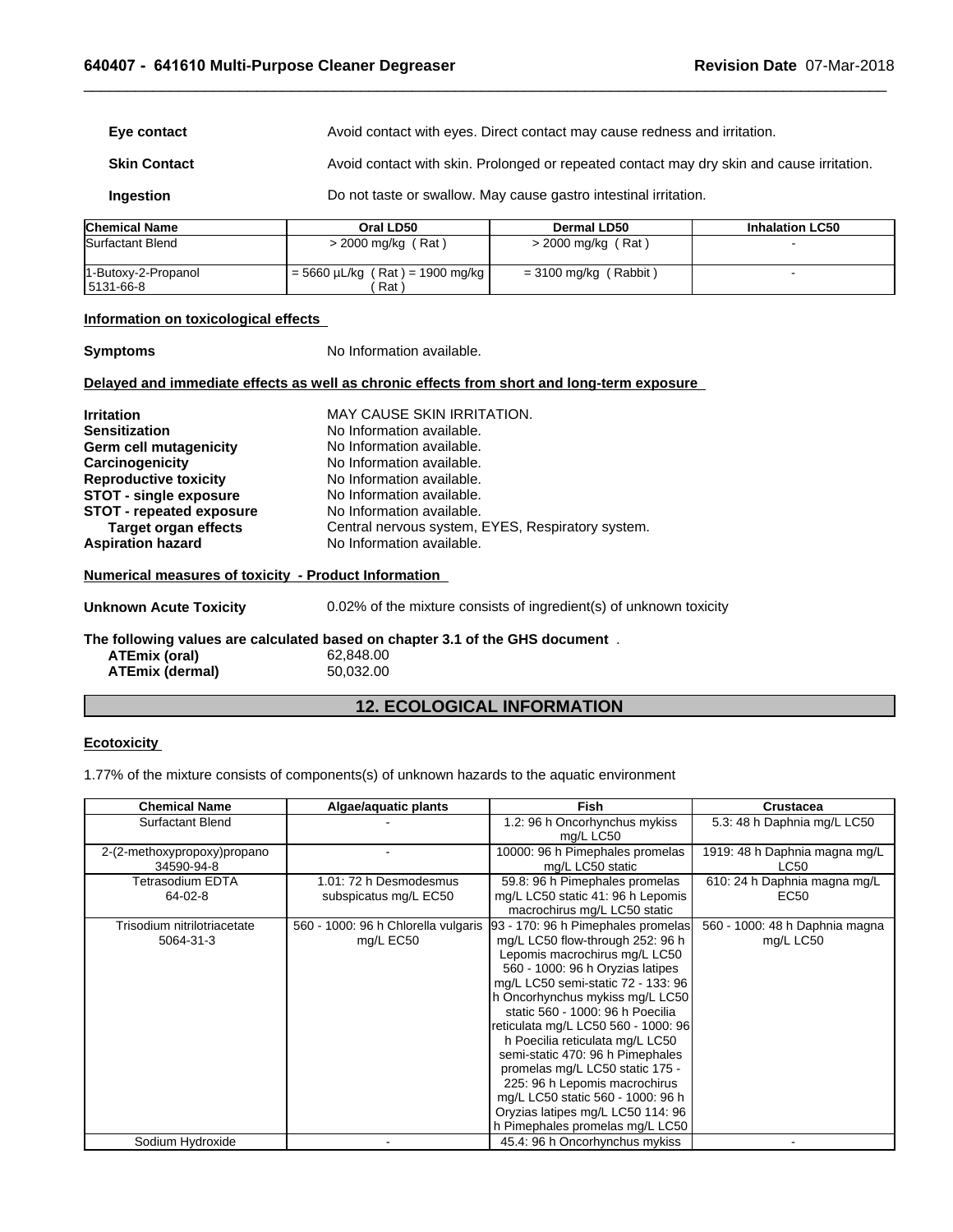| 640407 - 641610 Multi-Purpose Cleaner Degreaser                   |                                                                                       | <b>Revision Date 07-Mar-2018</b> |
|-------------------------------------------------------------------|---------------------------------------------------------------------------------------|----------------------------------|
| 1310-73-2                                                         | mg/L LC50 static                                                                      |                                  |
| <b>Persistence and degradability</b><br>No Information available. |                                                                                       |                                  |
| <b>Bioaccumulation</b><br>Bioaccumulative potential.              |                                                                                       |                                  |
| Other adverse effects                                             | No Information available                                                              |                                  |
|                                                                   | <b>13. DISPOSAL CONSIDERATIONS</b>                                                    |                                  |
| <b>Waste treatment methods</b>                                    |                                                                                       |                                  |
| Disnosal of wastes                                                | Disposal should be in accordance with applicable regional national and local laws and |                                  |

 $\_$  ,  $\_$  ,  $\_$  ,  $\_$  ,  $\_$  ,  $\_$  ,  $\_$  ,  $\_$  ,  $\_$  ,  $\_$  ,  $\_$  ,  $\_$  ,  $\_$  ,  $\_$  ,  $\_$  ,  $\_$  ,  $\_$  ,  $\_$  ,  $\_$  ,  $\_$  ,  $\_$  ,  $\_$  ,  $\_$  ,  $\_$  ,  $\_$  ,  $\_$  ,  $\_$  ,  $\_$  ,  $\_$  ,  $\_$  ,  $\_$  ,  $\_$  ,  $\_$  ,  $\_$  ,  $\_$  ,  $\_$  ,  $\_$  ,

# **Persistence and degradability**

# **Bioaccumulation**

# **Waste treatment methods**

| Other adverse effects              | No Information available                                                                                                                                                                                                                                                                                                                                                 |  |  |  |  |  |
|------------------------------------|--------------------------------------------------------------------------------------------------------------------------------------------------------------------------------------------------------------------------------------------------------------------------------------------------------------------------------------------------------------------------|--|--|--|--|--|
| <b>13. DISPOSAL CONSIDERATIONS</b> |                                                                                                                                                                                                                                                                                                                                                                          |  |  |  |  |  |
| <b>Waste treatment methods</b>     |                                                                                                                                                                                                                                                                                                                                                                          |  |  |  |  |  |
| <b>Disposal of wastes</b>          | Disposal should be in accordance with applicable regional, national and local laws and<br>regulations.                                                                                                                                                                                                                                                                   |  |  |  |  |  |
| <b>Contaminated packaging</b>      | Do not reuse container.                                                                                                                                                                                                                                                                                                                                                  |  |  |  |  |  |
|                                    | This product contains one or more substances that are listed with the State of California as a hazardous waste.                                                                                                                                                                                                                                                          |  |  |  |  |  |
|                                    | <b>14. TRANSPORT INFORMATION</b>                                                                                                                                                                                                                                                                                                                                         |  |  |  |  |  |
|                                    | The basic description below is specific to the container size. This information is provided for at a glance DOT information. Please<br>refer to the container and/or shipping papers for the appropriate shipping description before tendering this material for shipment.<br>Eor additional information, please contact the distributor listed in section 1 of this SDS |  |  |  |  |  |

The basic description below is specific to the container size. This information is provided for at a glance DOT information. Please refer to the container and/or shipping papers for the appropriate shipping description before tendering this material for shipment. For additional information, please contact the distributor listed in section 1 of this SDS. **14. TRANSPORT INFORMATION**<br> **14. TRANSPORT INFORMATION**<br> **26. experiment Size.** This information is provided for at a glance DOT information. Ple<br>
st for the appropriate shipping description before tendering this material

**DOT** Not regulated

**TDG** Not regulated

| <b>International Inventories</b> |          |  |
|----------------------------------|----------|--|
| TSCA                             | Complies |  |
| <b>DSL/NDSL</b>                  | Complies |  |

# **Legend:**

 **TSCA** - United States Toxic Substances Control Act Section 8(b) Inventory  **DSL/NDSL** - Canadian Domestic Substances List/Non-Domestic Substances List

# **US Federal Regulations**

# **SARA 313**

Section 313 of Title III of the Superfund Amendments and Reauthorization Act of 1986 (SARA). This product contains a chemical or chemicals which are subject to the reporting requirements of the Act and Title 40 of the Code of Federal Regulations, Part 372

| <b>Chemical Name</b>                     | SARA 313 - Threshold Values % |  |
|------------------------------------------|-------------------------------|--|
| 2-(2-methoxypropoxy)propano - 34590-94-8 | 1.0                           |  |
| <b>SARA 311/312 Hazard Categories</b>    |                               |  |
| Acute health hazard                      | No                            |  |
| <b>Chronic Health Hazard</b>             | No                            |  |
| Fire hazard                              | No                            |  |
| Sudden release of pressure hazard        | No                            |  |
| <b>Reactive Hazard</b>                   | No                            |  |

# **CWA (Clean Water Act)**

This product does not contain any substances regulated as pollutants pursuant to the Clean Water Act (40 CFR 122.21 and 40 CFR 122.42)

# **CERCLA**